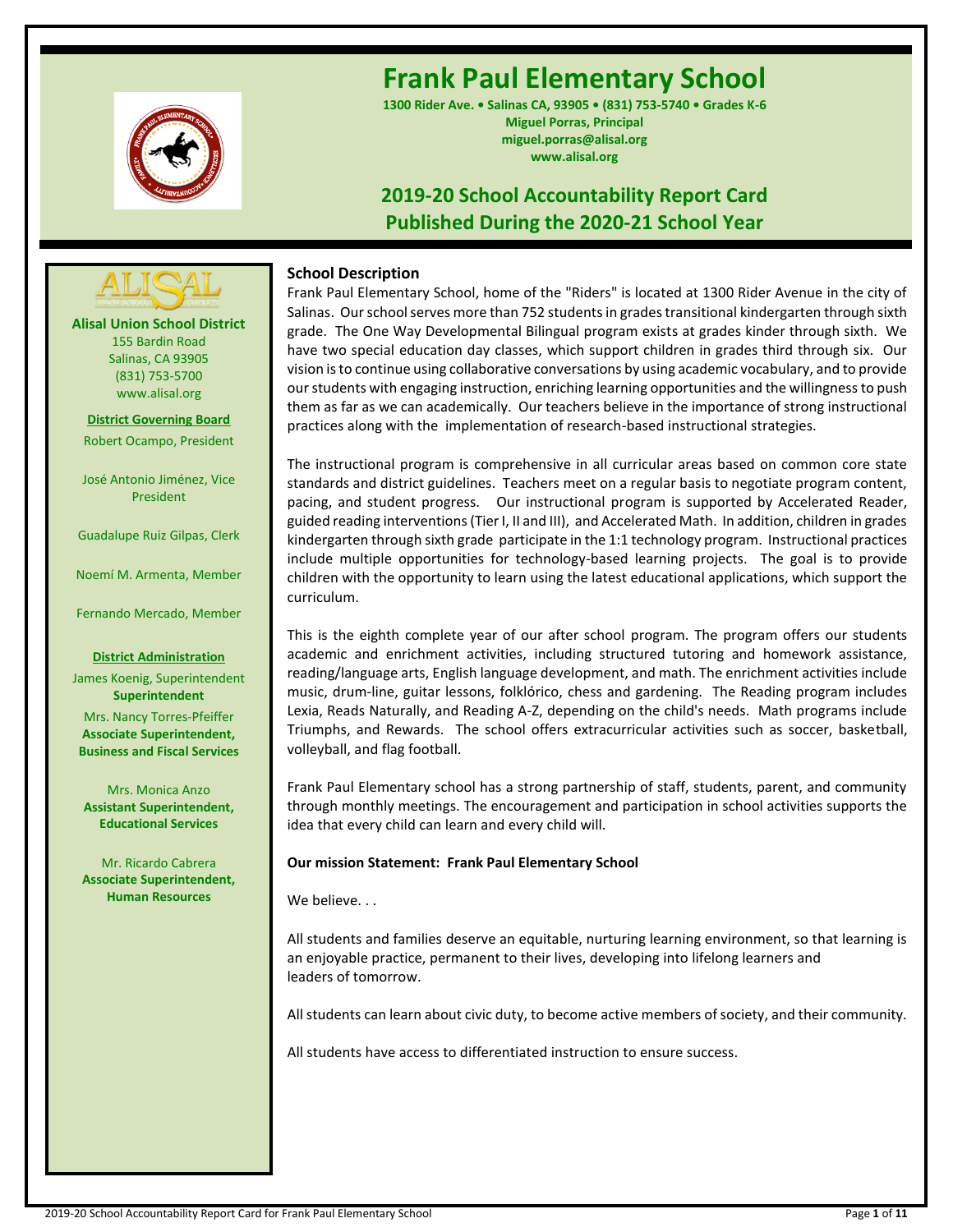# **About the SARC**

By February 1 of each year, every school in California is required by state law to publish a School Accountability Report Card (SARC). The SARC contains information about the condition and performance of each California public school. Under the Local Control Funding Formula (LCFF) all local educational agencies (LEAs) are required to prepare a Local Control and Accountability Plan (LCAP), which describes how they intend to meet annual school-specific goals for all pupils, with specific activities to address state and local priorities. Additionally, data reported in an LCAP is to be consistent with data reported in the SARC.

- For more information about SARC requirements and access to prior year reports, see the California Department of Education (CDE) SARC web page at [https://www.cde.ca.gov/ta/ac/sa/.](https://www.cde.ca.gov/ta/ac/sa/)
- For more information about the LCFF or the LCAP, see the CDE LCFF webpage a[t https://www.cde.ca.gov/fg/aa/lc/.](https://www.cde.ca.gov/fg/aa/lc/)
- For additional information about the school, parents/guardians and community members should contact the school principal or the district office.

#### **2019-20 Student Enrollment by Grade Level**

| <b>Grade Level</b> | <b>Number of Students</b> |  |  |  |
|--------------------|---------------------------|--|--|--|
| Kindergarten       | 124                       |  |  |  |
| Grade 1<br>94      |                           |  |  |  |
| Grade 2            | 106                       |  |  |  |
| Grade 3            | 116                       |  |  |  |
| Grade 4            | 94                        |  |  |  |
| Grade 5            | 102                       |  |  |  |
| Grade 6            | 135                       |  |  |  |
| Total Enrollment   | 771                       |  |  |  |

#### **2019-20 Student Enrollment by Group**

| Group                                  | <b>Percent of Total Enrollment</b> |
|----------------------------------------|------------------------------------|
| American Indian or Alaska Native       | 0.1                                |
| Filipino                               | 0.6                                |
| <b>Hispanic or Latino</b>              | 91.6                               |
| White                                  | 1.6                                |
| <b>Two or More Races</b>               | 0.1                                |
| <b>Socioeconomically Disadvantaged</b> | 98.1                               |
| <b>English Learners</b>                | 65.5                               |
| <b>Students with Disabilities</b>      | 9.5                                |
| <b>Homeless</b>                        | 10.8                               |

# **A. Conditions of Learning**

#### **State Priority: Basic**

The SARC provides the following information relevant to the State priority: Basic (Priority 1):

- Degree to which teachers are appropriately assigned and fully credentialed in the subject area and for the pupils they are teaching;
- Pupils have access to standards-aligned instructional materials; and
- School facilities are maintained in good repair

| <b>Teacher Credentials for Frank Paul Elementary</b> | 18-19 19-20 20-21 |    |    |
|------------------------------------------------------|-------------------|----|----|
| <b>IWith Full Credential</b>                         | 28                | 30 | 28 |
| <b>Without Full Credential</b>                       |                   |    |    |
| Teaching Outside Subject Area of Competence          |                   |    |    |

| <b>Teacher Credentials for Alisal Union School</b> |  | $19-20$ | $120-21$ |
|----------------------------------------------------|--|---------|----------|
| <b>With Full Credential</b>                        |  |         | 30       |
| <b>Without Full Credential</b>                     |  |         |          |
| Teaching Outside Subject Area of Competence        |  |         |          |

**Teacher Misassignments and Vacant Teacher Positions at Frank Paul Elementary School**

| <b>Indicator</b>              | 18-19 | $19-20$ | $20 - 21$ |
|-------------------------------|-------|---------|-----------|
| Teachers of English Learners  |       |         |           |
| Total Teacher Misassignments* |       |         |           |
| Vacant Teacher Positions      |       |         |           |

Note: "Misassignments" refers to the number of positions filled by teachers who lack legal authorization to teach that grade level, subject area, student group, etc. \*Total Teacher Misassignments includes the number of Misassignments of Teachers of English Learners.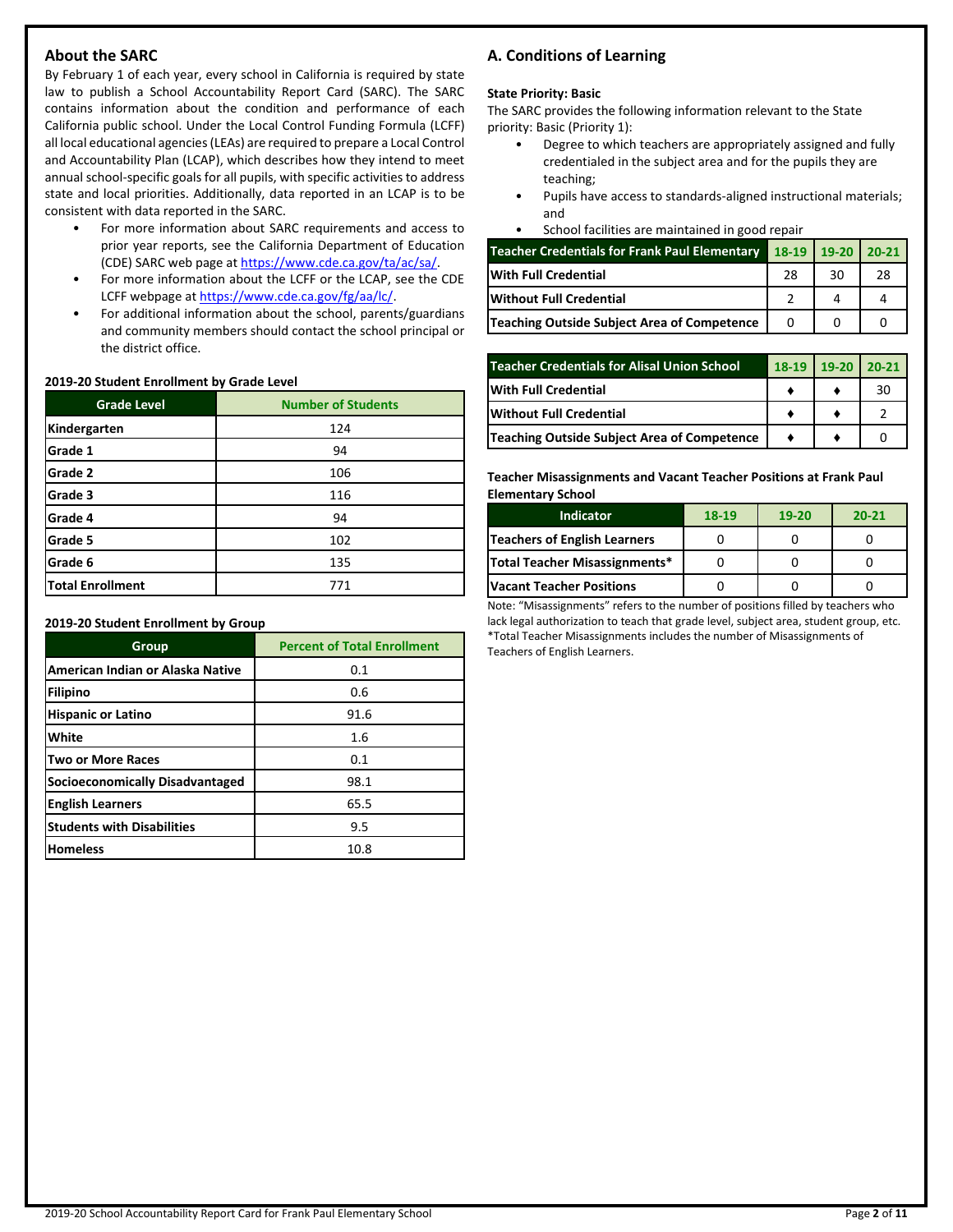# **Quality, Currency, Availability of Textbooks and Instructional Materials (School Year 2020-21)**

In order to meet requirements for common core state standards (CCSS), materials were updated as part of the 2018 adoption.

K-6 Wonders is used to teach all Language Arts standards. In K-6, teachers use Eureka Math.

# **Textbooks and Instructional Materials**

**Year and month in which data were collected: 2019**

| <b>Core Curriculum Area</b>         | <b>Textbooks and Instructional Materials/Year of Adoption</b>                                            |            |  |  |  |
|-------------------------------------|----------------------------------------------------------------------------------------------------------|------------|--|--|--|
| <b>Reading/Language Arts</b>        | McMillan / McGraw-Hill, Wonders- K-3, Adopted 2017<br>McMillan / McGraw-Hill, Wonders- 4-6, Adopted 2018 |            |  |  |  |
|                                     | The textbooks listed are from most recent adoption:                                                      | Yes        |  |  |  |
|                                     | Percent of students lacking their own assigned textbook:                                                 | 0          |  |  |  |
| <b>Mathematics</b>                  | Eureka Math, Adopted 2018                                                                                |            |  |  |  |
|                                     | The textbooks listed are from most recent adoption:                                                      | <b>Yes</b> |  |  |  |
|                                     | Percent of students lacking their own assigned textbook: 0                                               |            |  |  |  |
| Science                             | Delta Foss- (Kinder-5th grades) - Adopted 2007<br>McGraw-Hill- (6th grade) - Adopted 2006                |            |  |  |  |
|                                     | The textbooks listed are from most recent adoption:                                                      | <b>Yes</b> |  |  |  |
|                                     | Percent of students lacking their own assigned textbook: 0                                               |            |  |  |  |
| <b>History-Social Science</b>       | McGraw Hill, Imapact / Impacto, 4th-6th Grades - Adopted May 2019<br>McGraw-Hill, Vistas - Adopted 2006  |            |  |  |  |
|                                     | The textbooks listed are from most recent adoption:                                                      | Yes        |  |  |  |
|                                     | Percent of students lacking their own assigned textbook: 0                                               |            |  |  |  |
| Foreign Language                    | Not applicable                                                                                           |            |  |  |  |
|                                     | The textbooks listed are from most recent adoption:                                                      | No         |  |  |  |
|                                     | Percent of students lacking their own assigned textbook:                                                 | 0          |  |  |  |
| <b>Health</b>                       | Not applicable                                                                                           |            |  |  |  |
|                                     | The textbooks listed are from most recent adoption:                                                      | No         |  |  |  |
|                                     | Percent of students lacking their own assigned textbook:                                                 | 0          |  |  |  |
| <b>Visual and Performing Arts</b>   | Not applicable                                                                                           |            |  |  |  |
|                                     | The textbooks listed are from most recent adoption:                                                      | No         |  |  |  |
|                                     | Percent of students lacking their own assigned textbook:                                                 | 0          |  |  |  |
| <b>Science Laboratory Equipment</b> | Not applicable                                                                                           |            |  |  |  |
|                                     | The textbooks listed are from most recent adoption:                                                      | No         |  |  |  |
|                                     | Percent of students lacking their own assigned textbook: 0                                               |            |  |  |  |

Note: Cells with N/A values do not require data.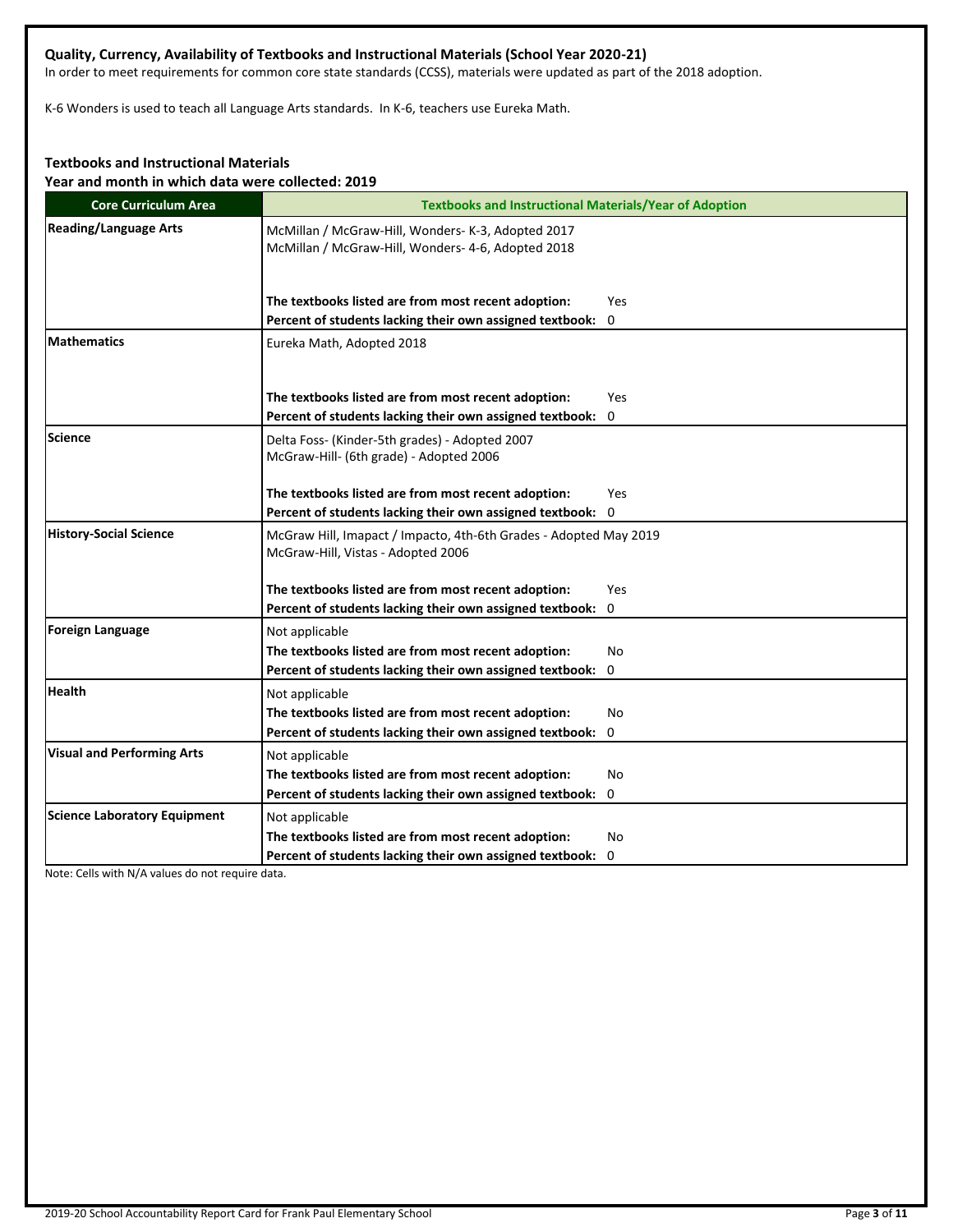#### **School Facility Conditions and Planned Improvements (Most Recent Year)**

Frank Paul School provides a safe and clean environment for learning. Our custodial staff consists of a lead day custodian and two evening custodians. Each classroom, restroom, and office is cleaned daily. District personnel maintain landscaping and provide other operational services. If the need arises, a work order is placed and repairs are made.

Frank Paul is a 30-year-old modular school, with an additional 10 rooms added two years ago. The school consists of 33 regular classrooms and four preschool classrooms, one of which is an outside facility, which rents out the space. Our school has only three permanent buildings: our multipurpose room and two classrooms. Our multipurpose room serves as our cafeteria and events center. In case of inclement weather we use our satellite cafeteria to help manage the number of children out a the same time.

## **School Facility Good Repair Status (Most Recent Year)**

- Using the **most recently collected** FIT data (or equivalent), provide the following:
	- Determination of repair status for systems listed
	- Description of any needed maintenance to ensure good repair
	- The year and month in which the data were collected
	- The rate for each system inspected
	- The overall rating

#### **Year and month in which data were collected: August, 2020**

| <b>System Inspected</b>                                              | <b>Repair Status</b> | <b>Repair Needed and</b><br><b>Action Taken or Planned</b>                                    |
|----------------------------------------------------------------------|----------------------|-----------------------------------------------------------------------------------------------|
| Systems:<br>Gas Leaks, Mechanical/HVAC, Sewer                        | Good                 |                                                                                               |
| Interior:<br><b>Interior Surfaces</b>                                | Good                 |                                                                                               |
| <b>Cleanliness:</b><br>Overall Cleanliness, Pest/ Vermin Infestation | Good                 |                                                                                               |
| Electrical:<br>Electrical                                            | Good                 |                                                                                               |
| <b>Restrooms/Fountains:</b><br>Restrooms, Sinks/ Fountains           | Good                 |                                                                                               |
| Safety:<br>Fire Safety, Hazardous Materials                          | Good                 |                                                                                               |
| Structural:<br>Structural Damage, Roofs                              | Good                 |                                                                                               |
| External:<br>Playground/School Grounds, Windows/Doors/Gates/Fences   | Good                 | Apparatus playground was repaired due<br>to on going usage. Repairs were done<br>October 2020 |
| <b>Overall Rating</b>                                                | <b>Exemplary</b>     |                                                                                               |
|                                                                      | Good                 |                                                                                               |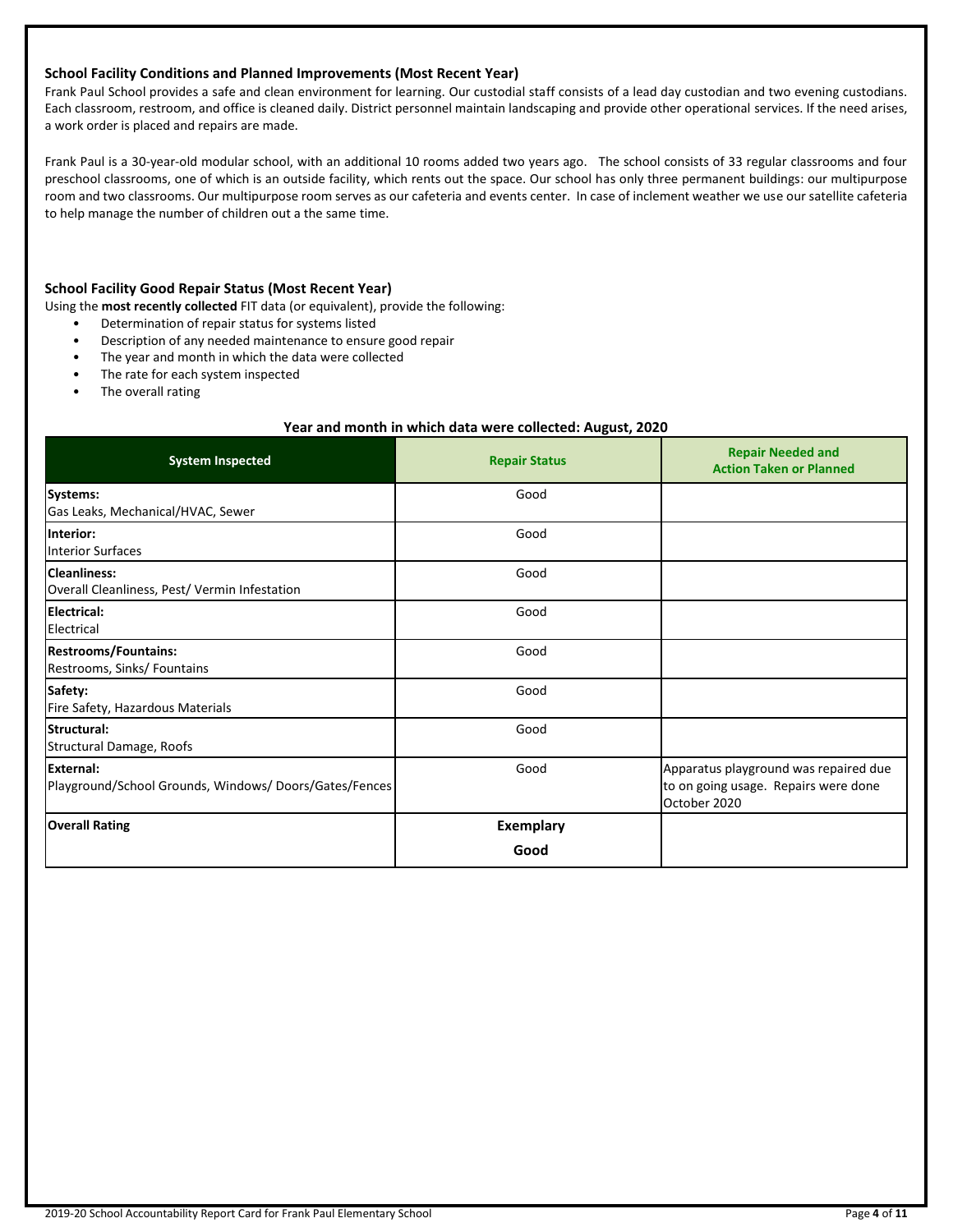# **B. Pupil Outcomes**

# **State Priority: Pupil Achievement**

The SARC provides the following information relevant to the State priority: Pupil Achievement (Priority 4):

- **Statewide assessments** (i.e., California Assessment of Student Performance and Progress [CAASPP] System, which includes the Smarter Balanced Summative Assessments for students in the general education population and the California Alternate Assessments [CAAs] for English language arts/literacy [ELA] and mathematics given in grades three through eight and grade eleven. Only eligible students may participate in the administration of the CAAs. CAAs items are aligned with alternate achievement standards, which are linked with the Common Core State Standards [CCSS] for students with the most significant cognitive disabilities); and
- The percentage of students who have successfully completed courses that satisfy the requirements for entrance to the University of California and the California State University, or career technical education sequences or programs of study.

# **CAASPP Test Results in ELA and Mathematics for All Students Grades Three through Eight and Grade Eleven**

**Percentage of Students Meeting or Exceeding the State Standard**

| <b>Subject</b> | <b>School</b><br>18-19 | <b>School</b><br>19-20 | <b>District</b><br>18-19 | <b>District</b><br>19-20 | <b>State</b><br>18-19 | <b>State</b><br>19-20 |
|----------------|------------------------|------------------------|--------------------------|--------------------------|-----------------------|-----------------------|
| <b>IELA</b>    | 31                     | N/A                    | 36                       | N/A                      | 50                    | N/A                   |
| <b>Math</b>    | 27                     | N/A                    | 28                       | N/A                      | 39                    | N/A                   |

Note: Cells with N/A values do not require data.

Note: The 2019-2020 data are not available. Due to the COVID-19 pandemic, Executive Order N-30-20 was issued which waived the requirement for statewide testing for the 2019-2020 school year.

Note: Percentages are not calculated when the number of students tested is ten or less, either because the number of students in this category is too small for statistical accuracy or to protect student privacy.

Note: ELA and mathematics test results include the Smarter Balanced Summative Assessment and the CAA. The "Percent Met or Exceeded" is calculated by taking the total number of students who met or exceeded the standard on the Smarter Balanced Summative Assessment plus the total number of students who met the standard (i.e., achieved Level 3-Alternate) on the CAAs divided by the total number of students who participated in both assessments.

# **CAASPP Test Results in Science for All Students Grades Five, Eight, and High School**

# **Percentage of Students Meeting or Exceeding the State Standard**

| <b>Subject</b> | <b>School</b> | <b>School</b> | <b>District</b> | <b>District</b> | <b>State</b> | <b>State</b> |
|----------------|---------------|---------------|-----------------|-----------------|--------------|--------------|
|                | 18-19         | 19-20         | 18-19           | 19-20           | 18-19        | 19-20        |
| Science l      |               | N/A           | 13              | N/A             | 30           | N/A          |

Note: Cells with N/A values do not require data.

Note: The 2019-2020 data are not available. Due to the COVID-19 pandemic, Executive Order N-30-20 was issued which waived the requirement for statewide testing for the 2019-2020 school year.

Note: The new California Science Test (CAST) was first administered operationally in the 2018-2019 school year.

# **State Priority: Other Pupil Outcomes**

The SARC provides the following information relevant to the State priority: Other Pupil Outcomes (Priority 8):

Pupil outcomes in the subject areas of physical education.

# **2019-20 Percent of Students Meeting Fitness Standards**

| Grade<br>Level | 4 of 6                                          | $5$ of $6$ | 6 of 6 |
|----------------|-------------------------------------------------|------------|--------|
|                | N/A                                             | N/A        | N/A    |
|                | N/A                                             | N/A        | N/A    |
| q              | N/A                                             | N/A        |        |
|                | Nota: Colle with N/A volves do not require data |            |        |

Note: Cells with N/A values do not require data.

Note: The 2019–2020 data are not available. Due to the COVID-19 pandemic, Executive Order N-56-20 was issued which waived the requirement to administer the physical fitness performance test for the 2019–2020 school year.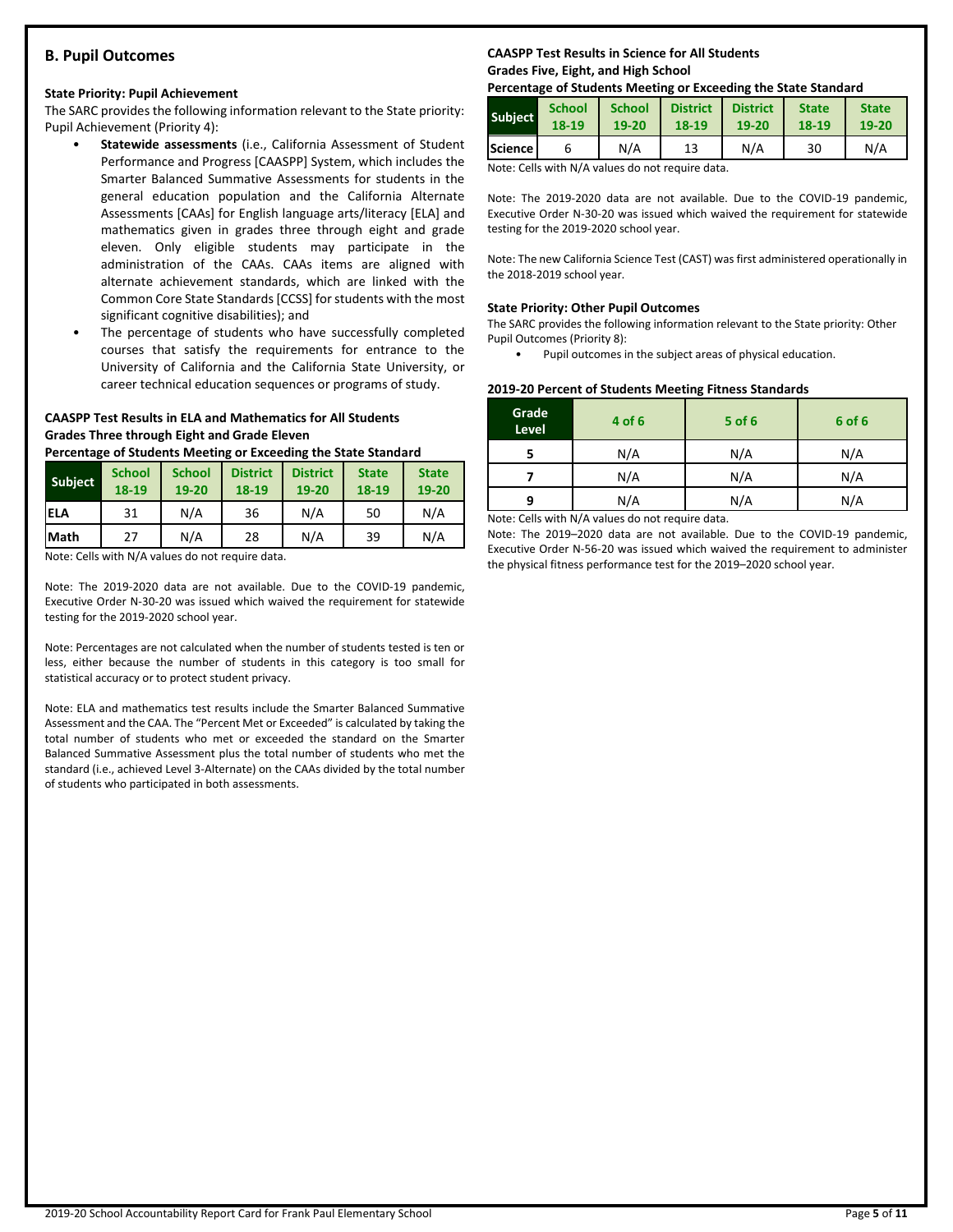| <b>Student Group</b>                                 | <b>Total</b><br><b>Enrollment</b> | <b>Number</b><br><b>Tested</b> | <b>Percent</b><br><b>Tested</b> | <b>Percent</b><br><b>Not Tested</b> | <b>Percent</b><br><b>Met or Exceeded</b> |
|------------------------------------------------------|-----------------------------------|--------------------------------|---------------------------------|-------------------------------------|------------------------------------------|
| <b>All Students</b>                                  | N/A                               | N/A                            | N/A                             | N/A                                 | N/A                                      |
| Male                                                 | N/A                               | N/A                            | N/A                             | N/A                                 | N/A                                      |
| Female                                               | N/A                               | N/A                            | N/A                             | N/A                                 | N/A                                      |
| <b>Black or African American</b>                     | N/A                               | N/A                            | N/A                             | N/A                                 | N/A                                      |
| American Indian or Alaska Native                     | N/A                               | N/A                            | N/A                             | N/A                                 | N/A                                      |
| Asian                                                | N/A                               | N/A                            | N/A                             | N/A                                 | N/A                                      |
| <b>Filipino</b>                                      | N/A                               | N/A                            | N/A                             | N/A                                 | N/A                                      |
| <b>Hispanic or Latino</b>                            | N/A                               | N/A                            | N/A                             | N/A                                 | N/A                                      |
| Native Hawaiian or Pacific Islander                  | N/A                               | N/A                            | N/A                             | N/A                                 | N/A                                      |
| White                                                | N/A                               | N/A                            | N/A                             | N/A                                 | N/A                                      |
| <b>Two or More Races</b>                             | N/A                               | N/A                            | N/A                             | N/A                                 | N/A                                      |
| <b>Socioeconomically Disadvantaged</b>               | N/A                               | N/A                            | N/A                             | N/A                                 | N/A                                      |
| <b>English Learners</b>                              | N/A                               | N/A                            | N/A                             | N/A                                 | N/A                                      |
| <b>Students with Disabilities</b>                    | N/A                               | N/A                            | N/A                             | N/A                                 | N/A                                      |
| <b>Students Receiving Migrant Education Services</b> | N/A                               | N/A                            | N/A                             | N/A                                 | N/A                                      |
| <b>Foster Youth</b>                                  | N/A                               | N/A                            | N/A                             | N/A                                 | N/A                                      |
| <b>Homeless</b>                                      | N/A                               | N/A                            | N/A                             | N/A                                 | N/A                                      |

Note: Cells with N/A values do not require data.

Note: The 2019-2020 data are not available. Due to the COVID-19 pandemic, Executive Order N-30-20 was issued which waived the requirement for statewide testing for the 2019-2020 school year.

# **CAASPP Test Results in ELA by Student Group**

**Grades Three through Eight and Grade Eleven (School Year 2019-2020)**

| <b>Student Group</b>                                 | <b>Total</b><br><b>Enrollment</b> | <b>Number</b><br><b>Tested</b> | <b>Percent</b><br><b>Tested</b> | <b>Percent</b><br><b>Not Tested</b> | <b>Percent</b><br><b>Met or Exceeded</b> |
|------------------------------------------------------|-----------------------------------|--------------------------------|---------------------------------|-------------------------------------|------------------------------------------|
| <b>All Students</b>                                  | N/A                               | N/A                            | N/A                             | N/A                                 | N/A                                      |
| Male                                                 | N/A                               | N/A                            | N/A                             | N/A                                 | N/A                                      |
| Female                                               | N/A                               | N/A                            | N/A                             | N/A                                 | N/A                                      |
| <b>Black or African American</b>                     | N/A                               | N/A                            | N/A                             | N/A                                 | N/A                                      |
| American Indian or Alaska Native                     | N/A                               | N/A                            | N/A                             | N/A                                 | N/A                                      |
| Asian                                                | N/A                               | N/A                            | N/A                             | N/A                                 | N/A                                      |
| <b>Filipino</b>                                      | N/A                               | N/A                            | N/A                             | N/A                                 | N/A                                      |
| <b>Hispanic or Latino</b>                            | N/A                               | N/A                            | N/A                             | N/A                                 | N/A                                      |
| Native Hawaiian or Pacific Islander                  | N/A                               | N/A                            | N/A                             | N/A                                 | N/A                                      |
| White                                                | N/A                               | N/A                            | N/A                             | N/A                                 | N/A                                      |
| <b>Two or More Races</b>                             | N/A                               | N/A                            | N/A                             | N/A                                 | N/A                                      |
| <b>Socioeconomically Disadvantaged</b>               | N/A                               | N/A                            | N/A                             | N/A                                 | N/A                                      |
| <b>English Learners</b>                              | N/A                               | N/A                            | N/A                             | N/A                                 | N/A                                      |
| <b>Students with Disabilities</b>                    | N/A                               | N/A                            | N/A                             | N/A                                 | N/A                                      |
| <b>Students Receiving Migrant Education Services</b> | N/A                               | N/A                            | N/A                             | N/A                                 | N/A                                      |
| <b>Foster Youth</b>                                  | N/A                               | N/A                            | N/A                             | N/A                                 | N/A                                      |
| <b>Homeless</b>                                      | N/A                               | N/A                            | N/A                             | N/A                                 | N/A                                      |

Note: Cells with N/A values do not require data.

Note: The 2019-2020 data are not available. Due to the COVID-19 pandemic, Executive Order N-30-20 was issued which waived the requirement for statewide testing for the 2019-2020 school year.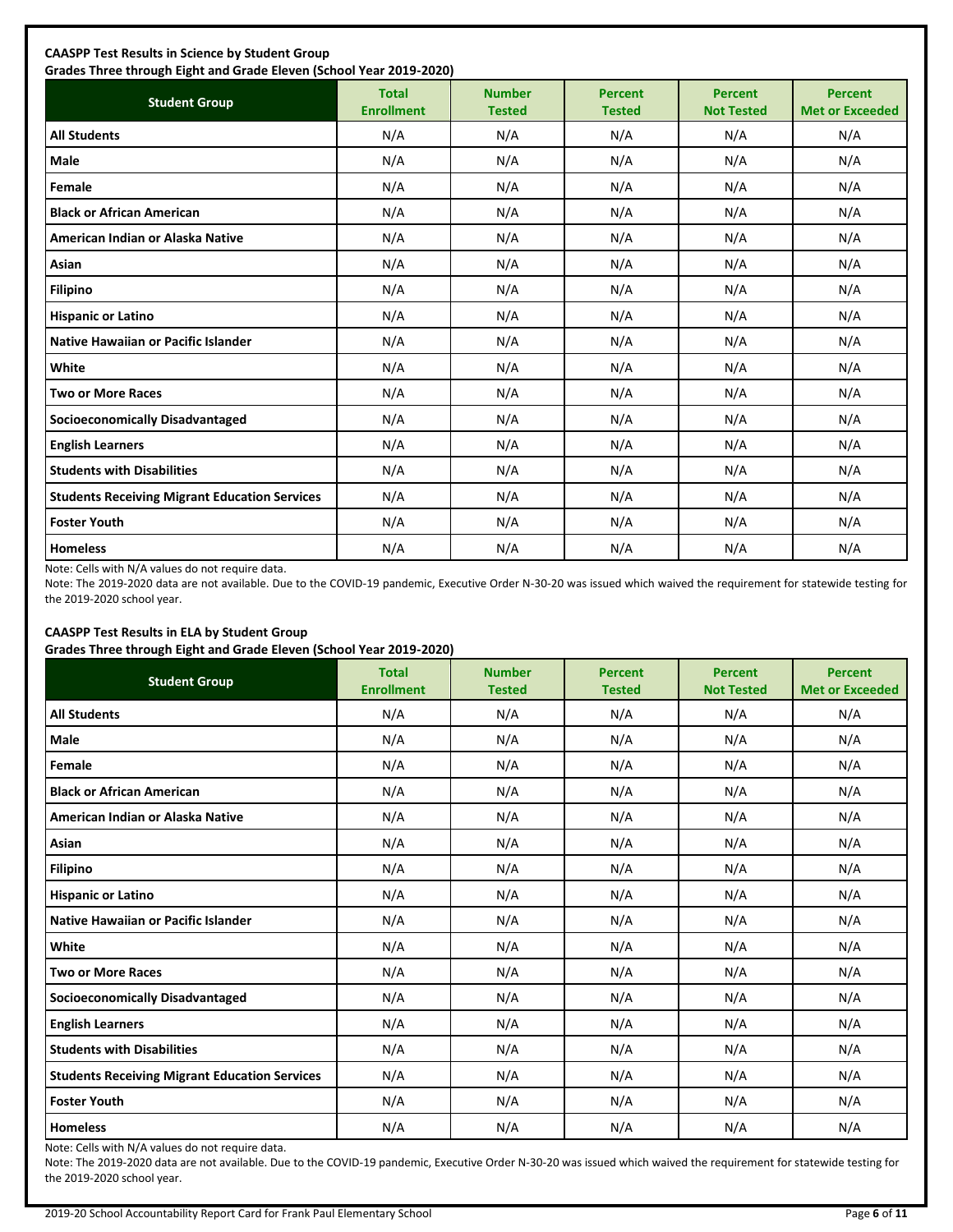#### **CAASPP Test Results in Mathematics by Student Group Grades Three through Eight and Grade Eleven (School Year 2019-2020)**

| andes mice anoggii agna and ardue actem penoor redi 2015 2020;<br><b>Student Group</b> | <b>Total</b><br><b>Enrollment</b> | <b>Number</b><br><b>Tested</b> | <b>Percent</b><br><b>Tested</b> | <b>Percent</b><br><b>Not Tested</b> | <b>Percent</b><br><b>Met or Exceeded</b> |
|----------------------------------------------------------------------------------------|-----------------------------------|--------------------------------|---------------------------------|-------------------------------------|------------------------------------------|
| <b>All Students</b>                                                                    | N/A                               | N/A                            | N/A                             | N/A                                 | N/A                                      |
| Male                                                                                   | N/A                               | N/A                            | N/A                             | N/A                                 | N/A                                      |
| Female                                                                                 | N/A                               | N/A                            | N/A                             | N/A                                 | N/A                                      |
| <b>Black or African American</b>                                                       | N/A                               | N/A                            | N/A                             | N/A                                 | N/A                                      |
| American Indian or Alaska Native                                                       | N/A                               | N/A                            | N/A                             | N/A                                 | N/A                                      |
| Asian                                                                                  | N/A                               | N/A                            | N/A                             | N/A                                 | N/A                                      |
| <b>Filipino</b>                                                                        | N/A                               | N/A                            | N/A                             | N/A                                 | N/A                                      |
| <b>Hispanic or Latino</b>                                                              | N/A                               | N/A                            | N/A                             | N/A                                 | N/A                                      |
| <b>Native Hawaiian or Pacific Islander</b>                                             | N/A                               | N/A                            | N/A                             | N/A                                 | N/A                                      |
| White                                                                                  | N/A                               | N/A                            | N/A                             | N/A                                 | N/A                                      |
| <b>Two or More Races</b>                                                               | N/A                               | N/A                            | N/A                             | N/A                                 | N/A                                      |
| <b>Socioeconomically Disadvantaged</b>                                                 | N/A                               | N/A                            | N/A                             | N/A                                 | N/A                                      |
| <b>English Learners</b>                                                                | N/A                               | N/A                            | N/A                             | N/A                                 | N/A                                      |
| <b>Students with Disabilities</b>                                                      | N/A                               | N/A                            | N/A                             | N/A                                 | N/A                                      |
| <b>Students Receiving Migrant Education Services</b>                                   | N/A                               | N/A                            | N/A                             | N/A                                 | N/A                                      |
| <b>Foster Youth</b>                                                                    | N/A                               | N/A                            | N/A                             | N/A                                 | N/A                                      |
| <b>Homeless</b>                                                                        | N/A                               | N/A                            | N/A                             | N/A                                 | N/A                                      |

Note: Cells with N/A values do not require data.

Note: The 2019-2020 data are not available. Due to the COVID-19 pandemic, Executive Order N-30-20 was issued which waived the requirement for statewide testing for the 2019-2020 school year.

# **C. Engagement**

#### **State Priority: Parental Involvement**

- The SARC provides the following information relevant to the State priority: Parental Involvement (Priority 3):
	- Efforts the school district makes to seek parent input in making decisions for the school district and each school site

#### **Opportunities for Parental Involvement (School Year 2020-21)**

Frank Paul encourages our parents to participate in several organizations and activities. We continued having parents participate through technological services such as: Google Meets, Seesaw, Black Board Connect and Google Classroom. There are a variety of opportunities for parent involvement depending on their interests. Throughout the 2019-20 school year, three stakeholders meetings were calendared to make sure parent ideas were heard by the Alisal Union School District. Along with these stakeholders meetings, School Site Council, and the assistance of administration, financial decisions were carefully calculated for all students. Meetings bring community organizations on campus to talk about services and provide them as needed. The English Language Advisory Committee (ELAC), which works alongside our School Site Council, discusses issues pertinent to English Learners and makes decisions accordingly. District English Learner Advisory Committee (DELAC) members represent our English Learner issues at the district level and update our members at our site. After school enrichment program tutorials provide ideas and activities that parents can use to help their children at home. For parent involvement opportunities at Frank Paul Elementary School, please contact the principal, Mr. Miguel Porras at (831) 753-5740.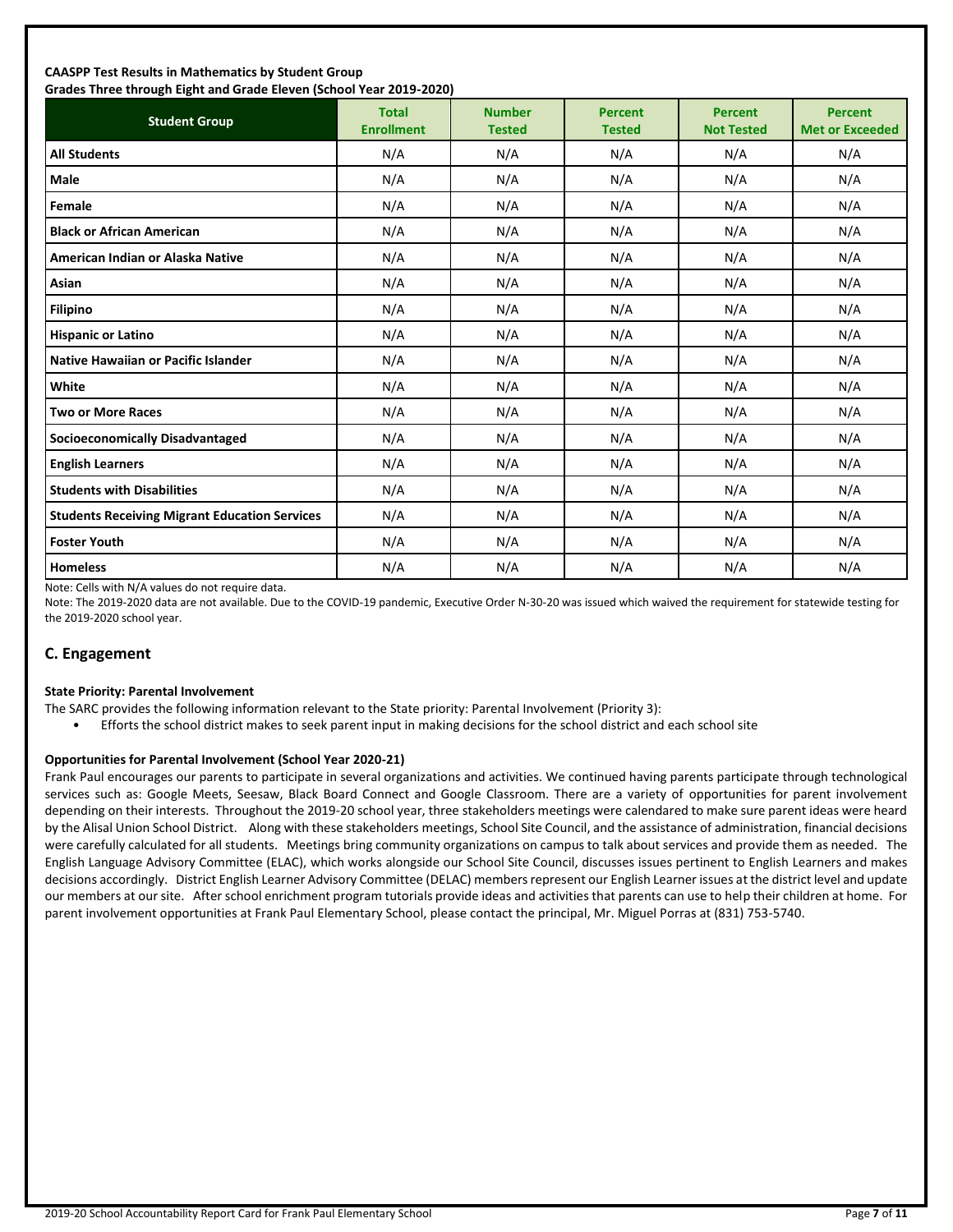#### **State Priority: School Climate**

The SARC provides the following information relevant to the State priority: School Climate (Priority 6):

- Pupil suspension rates;
- Pupil expulsion rates; and
- Other local measures on the sense of safety.

#### **School Safety Plan (School Year 2020-2021)**

Maintaining a safe and orderly campus is our main concern. Staff members monitor the school grounds before and after school, at recess, and at lunch time. Teachers regularly review the rules for safe and responsible behavior and are active in making changes, which keep our students and staff prepared and safe. Visitors must enter the school through the main office, sign in, and receive a visitor's badge. This helps us account for all in the event of an emergency.

Our School Safety Plan is revised annually as was the case this year. The plan includes procedures for emergencies, exit routes, roles and responsibilities for staff members, and inventories of emergency supplies. We share the plan with all staff members at staff meetings. In addition, the school site council helps with revisions and approval. Students and staff practice fire and earthquake drills four times a year and lock-down procedures twice a year. In addition, we hold annual emergency preparedness training for staff, as needed. ALICE ( Alert Lockdown Inform Counter Evacuate ) trainings have trained administrators, students, and parents. These trainings are ongoing and make sure that our school remains a safe heaven for all students who enter our doors. Safety for all, continues to be one of our primary concerns! Through the pandemic of Covid 19, Frank Paul Elementary School continues ongoing safety trainings using Google Meets as the platform to inform all personal at the site. Due to Covid 19, all personnel are required to wear face masks, take temperature on entry of the school, and maintain social distancing.

#### **Suspensions and Expulsions**

#### **(data collected between July through June, each full school year respectively)**

| Rate               | <b>School</b><br>2017-18 | <b>School</b><br>2018-19 | <b>District</b><br>2017-18 | <b>District</b><br>2018-19 | <b>State</b><br>2017-18 | <b>State</b><br>2018-19 |
|--------------------|--------------------------|--------------------------|----------------------------|----------------------------|-------------------------|-------------------------|
| <b>Suspensions</b> | 1.2                      | 0.4                      | 1.5                        | ᆠᆞᆂ                        | 3.5                     | 3.5                     |
| <b>Expulsions</b>  | 0.0                      | 0.0                      | 0.0                        | 0.0                        | 0.1                     | 0.1                     |

#### **Suspensions and Expulsions for School Year 2019-2020 Only**

**(data collected between July through February, partial school year due to the COVID-19 pandemic)**

| Rate               | <b>School</b><br>2019-20 | <b>District</b><br>2019-20 | <b>State</b><br>2019-20 |
|--------------------|--------------------------|----------------------------|-------------------------|
| <b>Suspensions</b> |                          |                            |                         |
| <b>Expulsions</b>  |                          |                            |                         |

Note: The 2019-2020 suspensions and expulsions rate data are not comparable to prior year data because the 2019-2020 school year is a partial school year due to the COVID-19 crisis. As such, it would be inappropriate to make any comparisons in rates of suspensions and expulsions in the 2019-2020 school year compared to prior years.

#### **D. Other SARC Information**

The information in this section is required to be in the SARC but is not included in the state priorities for LCFF.

#### **Ratio of Pupils to Academic Counselor (School Year 2019-2020)**

| <b>Title</b>        | <b>Ratio</b> |
|---------------------|--------------|
| Academic Counselor* |              |

\*One full time equivalent (FTE) equals one staff member working full time; one FTE could also represent two staff members who each work 50 percent of full time.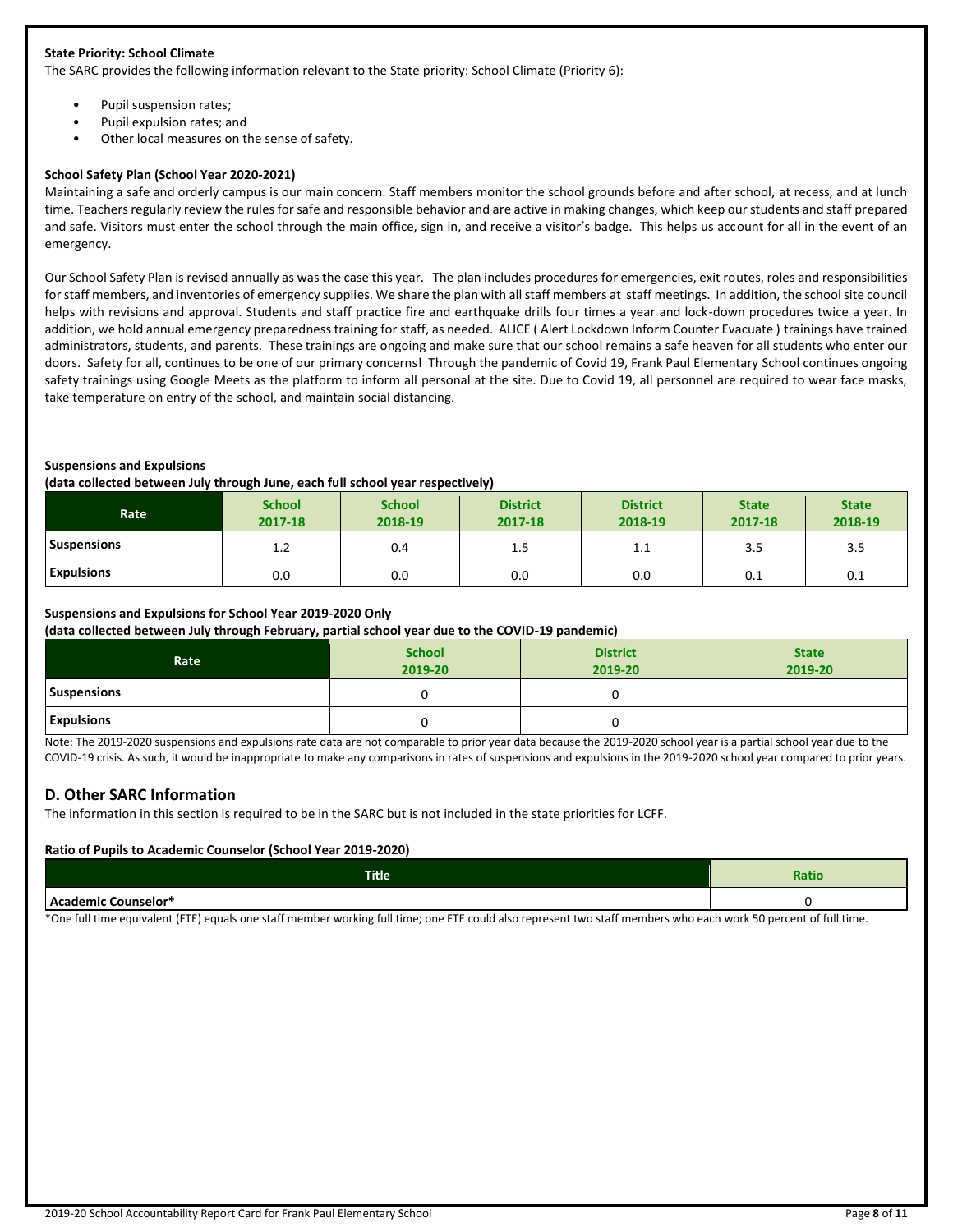| <b>Title</b>                                               | <b>Number of Full-Time Equivalent</b><br>$($ FTE $)$ |
|------------------------------------------------------------|------------------------------------------------------|
| <b>Counselor (Social/Behavioral or Career Development)</b> |                                                      |
| Library Media Teacher (Librarian)                          |                                                      |
| Library Media Services Staff (Paraprofessional)            |                                                      |
| Psychologist                                               |                                                      |
| <b>Social Worker</b>                                       |                                                      |
| <b>Nurse</b>                                               |                                                      |
| Speech/Language/Hearing Specialist                         |                                                      |
| <b>Resource Specialist (non-teaching)</b>                  |                                                      |
| <b>Other</b>                                               |                                                      |

\*One Full Time Equivalent (FTE) equals one staff member working full time; one FTE could also represent two staff members who each work 50 percent of full time.

#### **Average Class Size and Class Size Distribution (Elementary)**

| Grade<br>Level | 2017-18<br><b>Average</b><br><b>Class</b><br><b>Size</b> | 2017-18<br># of<br>Classes*<br><b>Size</b><br>$1 - 20$ | 2017-18<br># of<br>Classes*<br><b>Size</b><br>21-32 | 2017-18<br># of<br>Classes*<br><b>Size</b><br>$33+$ | 2018-19<br><b>Average</b><br><b>Class</b><br><b>Size</b> | 2018-19<br># of<br>Classes*<br><b>Size</b><br>$1 - 20$ | 2018-19<br># of<br>Classes*<br><b>Size</b><br>$21 - 32$ | 2018-19<br># of<br>Classes*<br><b>Size</b><br>$33+$ | 2019-20<br><b>Average</b><br><b>Class</b><br><b>Size</b> | 2019-20<br># of<br>Classes*<br><b>Size</b><br>$1 - 20$ | 2019-20<br># of<br>Classes*<br><b>Size</b><br>$21 - 32$ | 2019-20<br># $of$<br>Classes*<br><b>Size</b><br>$33+$ |
|----------------|----------------------------------------------------------|--------------------------------------------------------|-----------------------------------------------------|-----------------------------------------------------|----------------------------------------------------------|--------------------------------------------------------|---------------------------------------------------------|-----------------------------------------------------|----------------------------------------------------------|--------------------------------------------------------|---------------------------------------------------------|-------------------------------------------------------|
| К              | 23                                                       |                                                        | 6                                                   |                                                     | 23                                                       |                                                        | 5                                                       |                                                     | 12                                                       | 10                                                     |                                                         |                                                       |
| 1              | 28                                                       |                                                        | 4                                                   |                                                     | 22                                                       |                                                        | 5                                                       |                                                     | 24                                                       | $\overline{2}$                                         | $\overline{2}$                                          |                                                       |
| $\overline{2}$ | 24                                                       |                                                        | 4                                                   |                                                     | 28                                                       |                                                        | 4                                                       |                                                     | 27                                                       |                                                        | 4                                                       |                                                       |
| 3              | 24                                                       |                                                        | 4                                                   |                                                     | 25                                                       |                                                        | 4                                                       |                                                     | 23                                                       | 3                                                      | $\overline{2}$                                          |                                                       |
| 4              | 27                                                       | $\mathbf{1}$                                           | $\overline{2}$                                      | $\overline{2}$                                      | 31                                                       |                                                        | 3                                                       |                                                     | 31                                                       |                                                        | $\overline{2}$                                          |                                                       |
| 5              | 29                                                       |                                                        | 4                                                   |                                                     | 24                                                       | $\overline{2}$                                         | 3                                                       | $\mathbf{1}$                                        | 31                                                       |                                                        | 3                                                       |                                                       |
| 6              | 26                                                       | $\mathbf{1}$                                           | 4                                                   |                                                     | 29                                                       |                                                        | 4                                                       |                                                     | 26                                                       | 1                                                      | 3                                                       |                                                       |
| Other**        |                                                          |                                                        |                                                     |                                                     |                                                          |                                                        |                                                         |                                                     | 13                                                       | $\mathbf{1}$                                           |                                                         |                                                       |

\*Number of classes indicates how many classes fall into each size category (a range of total students per class).

\*\* "Other" category is for multi-grade level classes.

# **Professional Development (Most Recent Three Years)**

| <b>Measure</b>                                                                  | 2018-19 | $7019 - 20$ | 2020-21 |
|---------------------------------------------------------------------------------|---------|-------------|---------|
| Number of school days dedicated to Staff Development and Continuous Improvement |         |             |         |

The major areas of professional development for teachers in 2019-2020 included the following:

- Standards-based planning for instruction, learning and assessment
- Bilingual Transference (for teachers facilitating Alternative Bilingual Education classes)
- One Way Bilingual Program
- EngageNY/ Eureka Math
- Wonders Language Arts
- CCSS instruction
- Teaching to the Math standards (primary grade teachers)
- ELD instruction and lesson planning
- ELD: Integrated and Designated instruction
- Grade Level Team Planning
- Data analysis
- Purposeful teaching
- Strategic teaching
- Guided Reading
- ELPAC professional development
- ( Whole Child ) professional development on the social and emotional division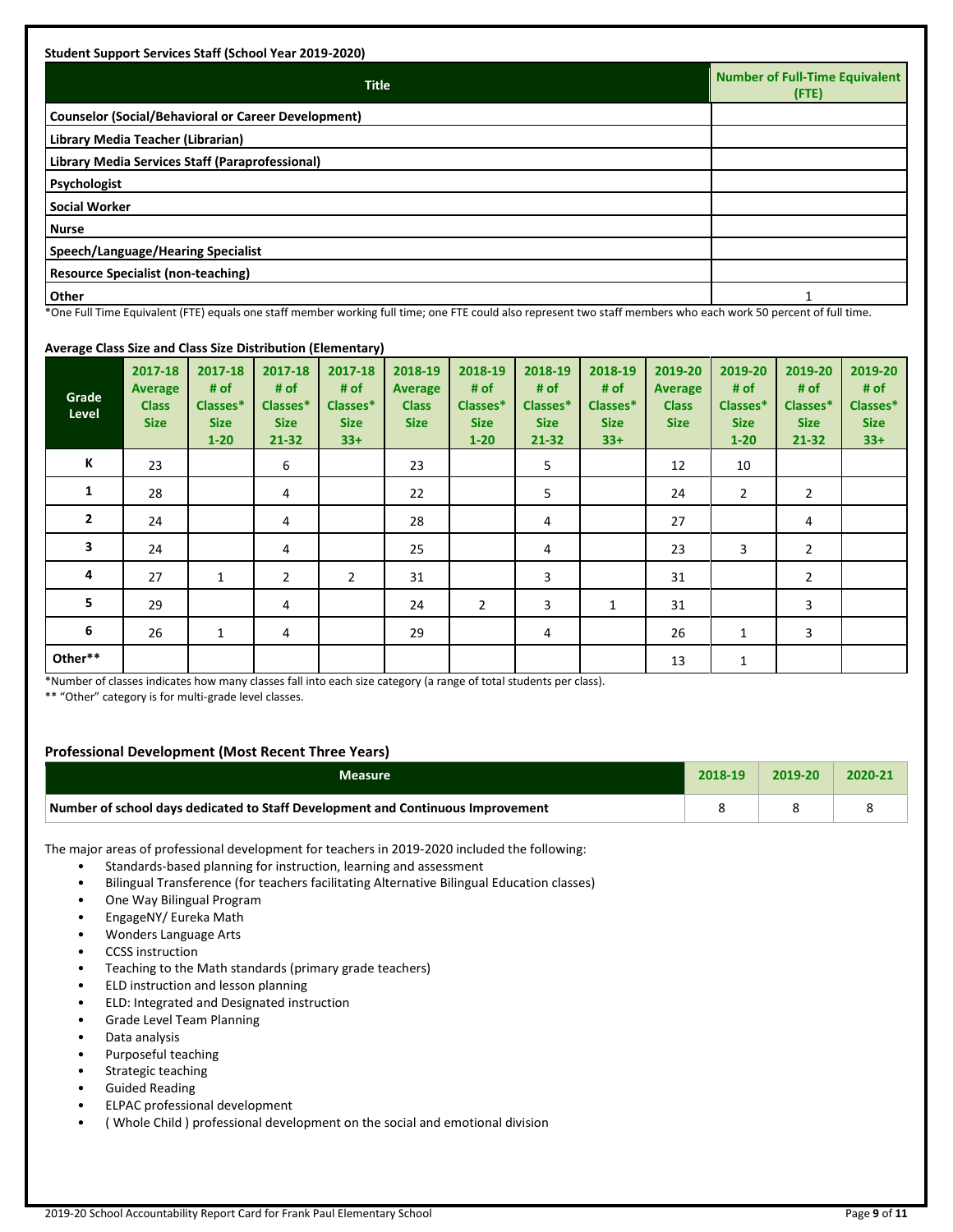#### BeGlad Training

Professional development was delivered through staff meetings, GLT sessions, and professional development days. These areas of focus were selected according to the needs of students in ELA ( English Language Arts ), Math, and ELD ( English Language Development ). Teacher, parent, and administrative information along with suggestions were gathered after reviewing assessment data for all grade levels. Implementation of all professional development focused areas were developed with the assistance of administration, district directors, teachers and the instructional coach, After professional development was delivered, administration and the instructional coach made sure to support teachers in the areas of need.

#### **FY 2018-19 Teacher and Administrative Salaries**

| Category                             | <b>District</b><br><b>Amount</b> | <b>State Average for</b><br><b>Districts In Same</b><br><b>Category</b> |
|--------------------------------------|----------------------------------|-------------------------------------------------------------------------|
| <b>Beginning Teacher Salary</b>      | \$45,473                         | \$51,004                                                                |
| <b>Mid-Range Teacher Salary</b>      | \$73,939                         | \$82,919                                                                |
| <b>Highest Teacher Salary</b>        | \$103,036                        | \$104,604                                                               |
| <b>Average Principal Salary (ES)</b> | \$112,875                        | \$131,277                                                               |
| <b>Average Principal Salary (MS)</b> |                                  | \$136,163                                                               |
| <b>Average Principal Salary (HS)</b> |                                  | \$128,660                                                               |
| <b>Superintendent Salary</b>         | \$200,850                        | \$230,860                                                               |

| <b>Percent of District Budget</b> | <b>District</b><br><b>Amount</b> | <b>State Average for</b><br><b>Districts In Same</b><br>Category |
|-----------------------------------|----------------------------------|------------------------------------------------------------------|
| Teacher Salaries                  | 34.0                             | 35.0                                                             |
| <b>Administrative Salaries</b>    | 6.0                              | 5.0                                                              |

\* For detailed information on salaries, see the CDE Certificated Salaries & Benefits webpage a[t www.cde.ca.gov/ds/fd/cs/.](http://www.cde.ca.gov/ds/fd/cs/)

#### **Types of Services Funded**

Services throughout the district include:

- Class size reduction
- Tier II Tutoring
- Supplemental instructional materials and books
- Programs for English language learners new to the country
- Summer school
- After school tutoring
- Field trips

Enrichment program

• 1:1 Initiative in technology, after school program, and Saturday programs

During the 2019-20 school year, the school funded the following priorities with monies allocated to the site:

- 3 Intervention Teacher
- Classroom library resources
- Classroom instructional materials
- Materials and supplies
- Training activities for parents
- Software to support reading motivation in English and Spanish (AR)
- Equipment (copiers, sports, etc.)
- Parent Education Nights
- **Counseling**
- Professional Development for teachers

#### **FY 2018-19 Expenditures Per Pupil and School Site Teacher Salaries**

| <b>Level</b>       | <b>Total</b> | <b>Restricted</b> | <b>Unrestricted</b> | <b>Average</b><br><b>Teacher</b><br><b>Salary</b> |
|--------------------|--------------|-------------------|---------------------|---------------------------------------------------|
| <b>School Site</b> | \$4,250      | \$700             | \$3,550             | \$59,350                                          |
| <b>District</b>    | N/A          | N/A               | \$5,459             | \$74,617                                          |
| State              | N/A          | N/A               | \$7,750             | \$84,183                                          |

| <b>Percent Differences</b> | <b>Unrestricted</b> | <b>Average</b><br><b>Teacher</b><br><b>Salary</b> |
|----------------------------|---------------------|---------------------------------------------------|
| School Site/District       | $-42.4$             | $-22.8$                                           |
| <b>School Site/ State</b>  | $-74.3$             | $-34.6$                                           |

Note: Cells with N/A values do not require data.